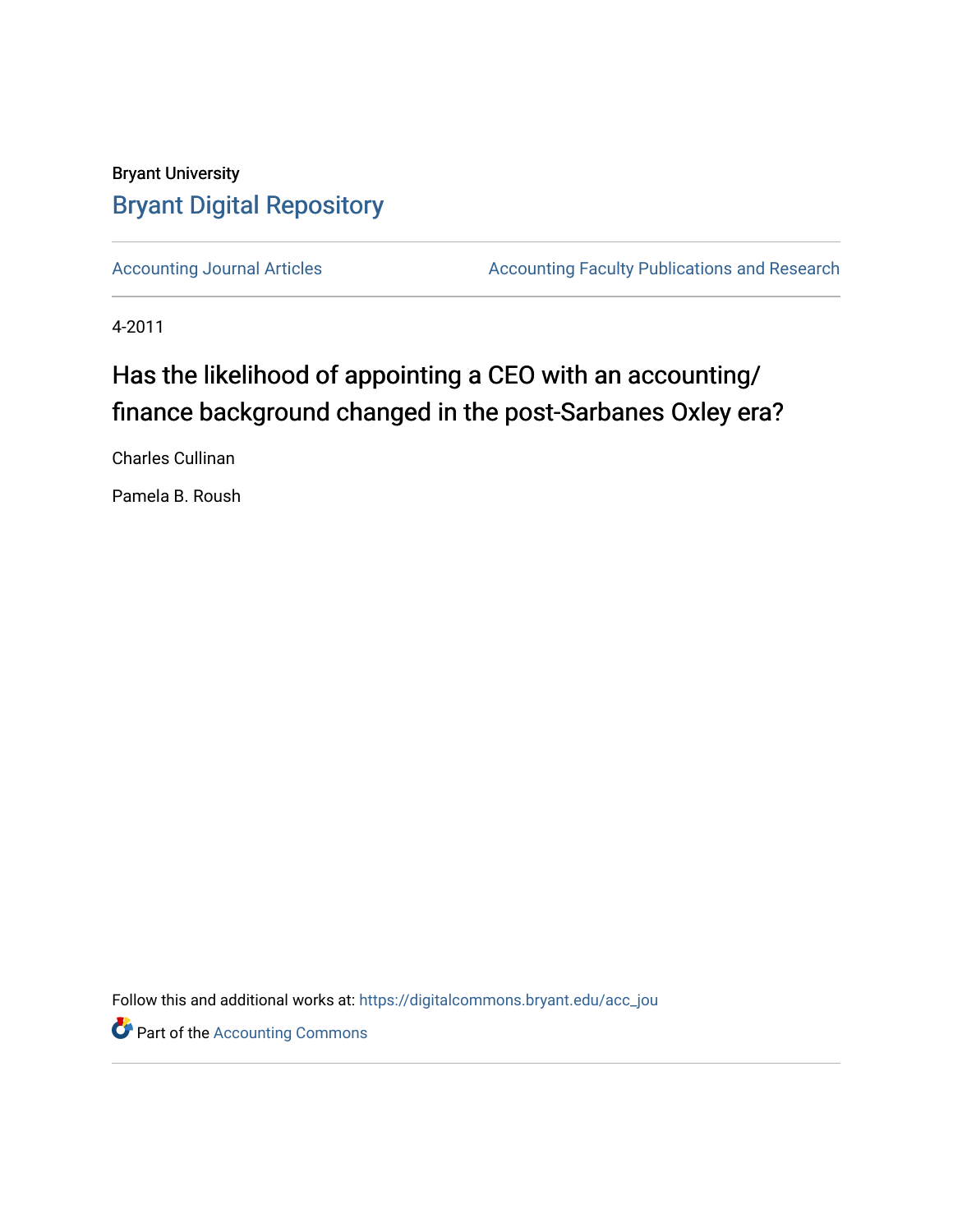Contents lists available at [ScienceDirect](http://www.sciencedirect.com/science/journal/10520457)



Research in Accounting Regulation



journal homepage: [www.elsevier.com/locate/racreg](http://www.elsevier.com/locate/racreg)

Research Report

# Has the likelihood of appointing a CEO with an accounting/finance background changed in the post-Sarbanes Oxley era?

Charles P. Cullinan <sup>a,\*</sup>, Pamela B. Roush <sup>b,1</sup>

<sup>a</sup> College of Business, Bryant University, 1150 Douglas Pike, Smithfield, RI 02917, United States <sup>b</sup> College of Business Administration, University of Central Florida, 4000 Central Florida Blvd., Orlando, FL 32816, United States

#### article info

Article history: Available online 13 April 2011

Keywords: CEO background Financial experience Accounting experience Sarbanes–Oxley Act

# **ABSTRACT**

Congress passed the Sarbanes–Oxley Act (SOX) in July 2002 to improve the accuracy and reliability of financial reporting. The Act increased boards of directors' responsibilities for financial reporting and control. Did it consequently increase boards' preferences for a CEO with financial experience to protect against the potential reputational and/or legal losses that directors incur when financial scandals happen? We investigated whether newly appointed CEOs in the post-SOX period were more likely to have accounting or finance experience than in the pre-SOX period. Using a sample of 264 CEO changes from 2001 to 2004, we found that the percentage of newly-appointed CEOs with accounting/ finance backgrounds significantly increased in the post-SOX period compared to the pre-SOX period. Our results suggest that the events surrounding the passage of the Sarbanes–Oxley Act may have affected the CEO background experience preferred by boards of directors.

- 2011 Elsevier Ltd. All rights reserved.

## Introduction

The Sarbanes–Oxley Act (SOX) 2002 was passed in the wake of a number of high profile corporate accounting scandals to ''improv[e] the accuracy and reliability of corporate disclosures ... '' SOX includes several provisions clarifying and extending the board's responsibilities for financial reporting and control issues. Boards of directors are required to establish audit committees, and the act creates a presumption that there will be a financial expert on the audit committee. The act also makes SEC sanctions against directors and management more likely by lowering the bar for actionable director misconduct. As a result of the financial scandals precipitating the passage of SOX, the financial press questioned the adequacy of board oversight of executive's financial reporting. For example,

[Hu \(2006\)](#page-7-0) indicates that if directors had hired executives with more accounting/finance knowledge, some of the high profile frauds occurring during the pre-SOX period may have been avoided.

This paper adds to the literature on the changes that may have been effected by the Sarbanes–Oxley  $Act<sup>2</sup>$  by assessing whether the provisions of SOX (and the financial misstatements occurring at the same time) may have affected CEO appointments. $3$  Specifically, we investigate whether newly-appointed CEOs were more likely to have accounting/financial experience in the post-SOX era relative

<sup>⇑</sup> Corresponding author. Tel.: +1 401 232 6421.

E-mail addresses: [cullinan@bryant.edu](mailto:cullinan@bryant.edu) (C.P. Cullinan), [proush@bus.](mailto:proush@bus. ucf.edu) [ucf.edu](mailto:proush@bus. ucf.edu) (P.B. Roush).

<sup>&</sup>lt;sup>1</sup> Tel.: +1 407 823 5664.

<sup>1052-0457/\$ -</sup> see front matter © 2011 Elsevier Ltd. All rights reserved. doi:[10.1016/j.racreg.2011.03.005](http://dx.doi.org/10.1016/j.racreg.2011.03.005)

<sup>2</sup> For example, [Gordon, Loeb, Lucyshyn, and Sohail \(2006\)](#page-7-0) found that information security disclosures were significantly different in the post-SOX period compared to the pre-Sox period. Similarly, [McEnroe \(2007\)](#page-7-0) found that SOX has a small perceived effect on the likelihood of earnings management.

<sup>&</sup>lt;sup>3</sup> Because the passage of SOX and financial misstatement disclosure occurred at about the same time, we cannot determine whether it was the passage of the SOX or the financial scandals that may have changed executive hiring decisions, or some combination of the two issues. As such, when we refer to the post-SOX era, we do not imply that the passage of the SOX was the only issue that may have changed behavior.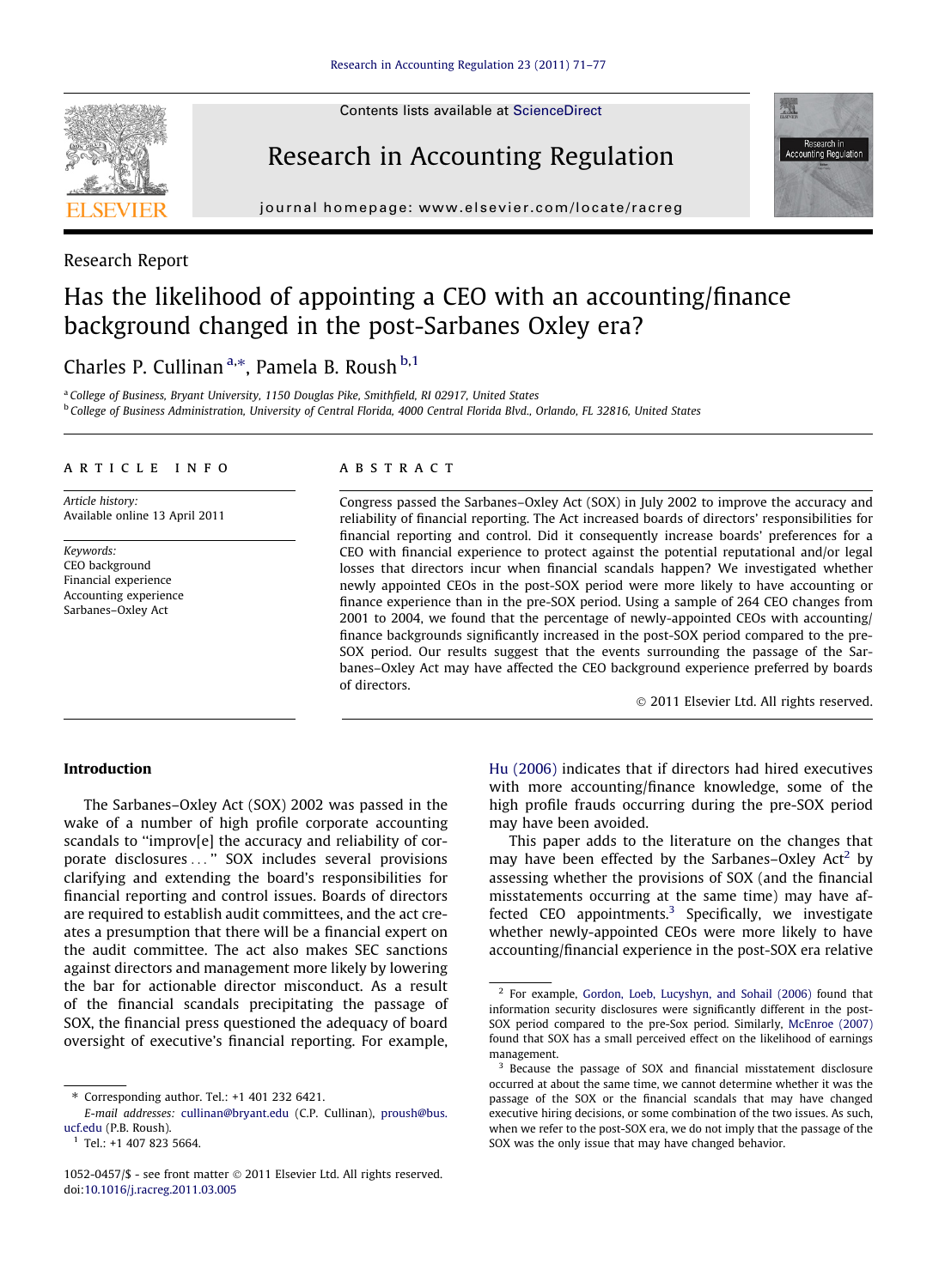to the pre-SOX era. The negative perceptions of the board's monitoring responsibility for executive qualifications in highly publicized frauds may have influenced directors to place more emphasis on the accounting/financial background of CEO candidates in the post-SOX corporate environment.4

We examined 264 CEO appointments in publicly-traded firms occurring from 2001 to 2004. We found that 15.48% of the CEOs appointed in the pre-SOX period had accounting and/or finance experience, while 33.33% of CEOs appointed post-SOX had this experience. To test the persistence of these results, we compared six-month time periods before and after the act. Results show a spike in CEO appointments with an accounting/finance background in the six month period immediately following the passage of the SOX, and that the percentage of newly-appointed CEOs with accounting/finance experience was higher in each of the six-month periods post-SOX than they were in any of the pre-SOX periods. We also tested a multivariate model to assess the SOX main effect on CEO accounting/financial experience by including control variables that may explain firm preference for a CEO with an accounting/finance background. The multivariate model supports the idea that firms were significantly more likely to appoint a CEO with an accounting/finance background in the post-SOX period than in the pre-SOX period.

The remainder of this paper is organized as follows. In the next section, we review the board and executive responsibility provisions of SOX and the ''lack of knowledge of accounting'' defense used by executives accused of financial manipulation. We also discuss the limited research on the effects of CEO background, followed by development of the research question examined in the study. We then discuss the research methods used and the results, followed by a presentation of the limitations of our research. We conclude with a summary and implications of our findings.

#### Literature review

## Board and CEO responsibilities for financial reporting and control

The Sarbanes–Oxley Act, passed by the US Congress and signed by the President on July 30, 2002, increased director's responsibility for financial reports. For example, SOX requires boards to establish audit committees, which have the responsibility to provide oversight of the financial reporting process ( $\S$  301). The Act also imposes a higher standard of care on directors and lowers the bar for the SEC to pursue directors for unfitness ( $\S$  305).<sup>5</sup> SOX also creates a presumption that boards will have a financial expert on their audit committee by requiring the disclosure of a financial expert, or the reasons why the audit committee does not have a financial expert ( $\delta$  407). These director provisions of SOX could lead to further reputational and/or legal consequences for directors in firms that experience financial scandals. Directors could be expected to place greater reliance on managers' accounting and financial experience to avoid these financial scandals, and the resulting director reputational and/or legal complications.

Upper management's responsibilities for financial reporting and control issues were also increased by SOX. The Act requires CEOs to certify that the financial statements fairly present financial results (§ 302), and imposes fines of up to \$5,000,000 and prison terms of up to 20 years for corporate officers who falsely certify financial results  $(\S$ 906). In addition, executives of publicly-traded firms are required to acknowledge their responsibility for, and report on the effectiveness of, their internal control system  $(\S 404)$ . Senior management must also disclose to the auditor and audit committee any fraud (even if immaterial) involving management or others involved in control functions.

#### The ''lack of accounting knowledge'' defense

In the 2006 trial in which he was accused of involvement in a material misstatement of Cendant's financial statements, Walter Forbes, former CEO of Cendant, claimed that he was not responsible for the financial manipulation because he knew ''little of accounting and never paid any attention to how the profit figures were compiled'' [\(Norris,](#page-7-0) [2006, p. C6\)](#page-7-0). Due to a mistrial, Mr. Forbes avoided conviction.6 In 2001, Enron management was accused of financial statement manipulation. Subsequently, Jeffrey Skilling, former CEO of Enron, testified before the US Senate that he ''was not an accountant'' [\(Norris, 2005](#page-7-0)) and could therefore not be expected to understand or be responsible for any financial statement problems at Enron. In both of these cases, the executives asserted their innocence due to their ''lack of accounting knowledge.''<sup>7</sup>

Although management has always been responsible for financial reporting and internal controls, these responsibilities were clarified in SOX, and more severe sanctions were implemented. [Norris \(2005\)](#page-7-0) asserts that the US Congress included the CEO provisions in SOX because of Jeffrey Skilling's (the former Enron CEO) use of the ''lack of accounting knowledge'' defense in his congressional testimony. [Asare,](#page-7-0) [Cunningham, and Wright \(2007\)](#page-7-0) discuss the SOX provisions regarding executive responsibility for financial reporting. With regard to the lack of knowledge defense, they indicate that: ''[t]he chief practical goals and effect of [SOX] Section 906 is to diminish the ignorance defense ... Similarly, [SOX] Section 302 affirmations limit <sup>4</sup> For example, [Chandar, Klein, and Zheng \(2010\)](#page-7-0) examined the effects of

the Enron financial scandal on the directors of Enron. They found that in 2000, before the financial scandal, the 16 directors of Enron had an average of 2.7 total directorships each. In 2003, after the Enron financial scandal, 15 of the 16 directors had no directorships at all. The 1 remaining director went from having 5 directorships to only 2.

<sup>5</sup> Specifically, the act lowers the standard for SEC action against directors and management from "substantial unfitness" to simply "unfitness" (SOX § 305).

<sup>6</sup> The jury could not reach consensus on Mr. Forbes' guilt, so a mistrial was declared.

In the subsequent trial of former Enron CEOs Jeffrey Skilling and Kenneth Lay, the jury convicted both men on numerous federal fraud and conspiracy charges. A juror stated that she ''hoped executives at other companies would realize that those in charge have responsibility'' [\(Ems](#page-7-0)[hwiller, McWilliams, & Davis, 2006\)](#page-7-0).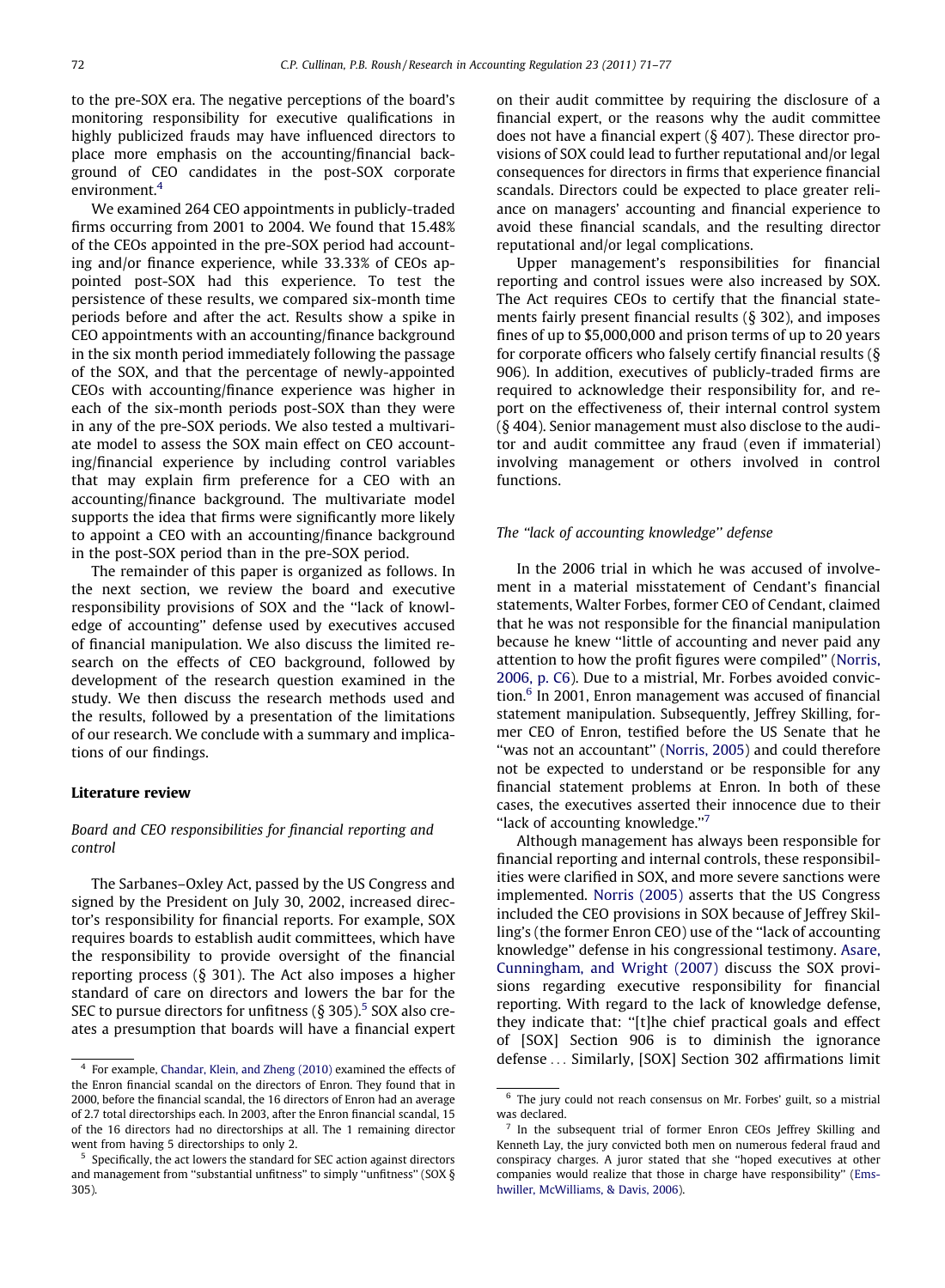officer's ability to hide behind the defense of ignorance.'' ([Asare et al., 2007, p. 93\)](#page-7-0). Did the CEOs' explicit statutory responsibilities encourage corporate boards to seek out CEOs with financial experience?8

#### Effects of CEO accounting/financial experience

There is some research that examines the effects on firms of CEOs with an accounting/finance background. [Bar](#page-7-0)[ker and Mueller \(2002\)](#page-7-0) examined research and development (R&D) spending and found that firms whose CEOs have an accounting/finance background did not spend significantly different amounts on R&D than other firms. [Miz](#page-7-0)[ruchi and Stearns \(2002\)](#page-7-0) found that in the 1970 and early 1980s, firms' debt levels were more influenced by whether the firm's CEO had an accounting/finance background, and less influenced by the firms' industry characteristics. For more recent time periods, they found that industry characteristics, rather than the CEO's background, had greater explanatory power in their model of debt levels.

[Matsunaga and Yeung \(2008\)](#page-7-0) examined the outcomes of appointing a CEO with financial/accounting experience (as measured by whether the CEO has previously served as a CFO). They found that firms managed by CEOs who had formerly been CFOs exhibited more conservative accruals than other firms. They also found that firms managed by CEOs with CFO experience had more accurate and less volatile analyst's earnings expectations. They conclude that ''the quality of a firm's financial disclosures is a function of the CEO's financial experience'' (p. 1).

#### Research question

Directors, whose reputations and/or legal liability could be adversely affected by a financial scandal (e.g., SOX § 301, 305 and 407) wish to avoid situations in which the CEOs of companies that they oversee are not able to effectively carry out their financial reporting responsibility, and also probably wish to avoid CEOs who could claim ignorance of financial rules. These directors may also prefer the higher quality financial disclosures which [Matsunaga](#page-7-0) [and Yeung \(2008\)](#page-7-0) found to be associated with CEOs having accounting/financial experience. Directors could reduce the probability of reputational and/or legal losses associated with financial reporting problems by selecting CEOs with accounting/financial experience.

[Hu \(2006\)](#page-7-0) directly discusses the relationship between accounting knowledge and the importance of director oversight of executives at Enron, and asserts that:

''A board vigorously monitoring Mr. Lay's performance would surely have concluded that anyone who didn't understand these [suspect financial arrangements] wasn't qualified for the job (much less worth millions of dollars in compensation).''

''Just think how much fraud might have been deterred if a board had replaced Mr. Lay with someone more qualified'' ([Hu, 2006, p. A27\)](#page-7-0).

SOX makes a number of explicit statements about boards of directors' responsibilities for financial reporting and control, and was enacted when some large financial misstatements were being disclosed. Given the accounting frauds which brought about the act, and [Matsunaga and](#page-7-0) [Yeung's \(2008\)](#page-7-0) finding that accounting/finance-experienced CEOs use more conservative accounting, boards may perceive greater benefits to hiring a CEO with accounting/finance knowledge in the post-SOX period [\(Hu, 2006](#page-7-0)). $9$  In this study, we seek to determine whether boards of directors place greater emphasis on accounting/finance knowledge when choosing CEOs in the post-SOX era than they did in the pre-SOX era. Specifically, we examine the following research question:

RQ: Are CEOs appointed after enactment of Sarbanes– Oxley more likely to have accounting/finance experience than those appointed before SOX?

#### Research method

#### Identification of CEO changes and the main variable of interest

We used the website ''ceogo.com'' to identify Fortune 500 CEO replacements made from 2001 to 2004. Biographical information on the new CEOs was obtained from ''ceogo.com'' and Who's Who in Finance and Industry. We obtained adequate information to examine CEO changes for an 18 month period prior to the adoption of the Sarbanes–Oxley Act and for a 30 month post-Sarbanes–Oxley period.10 The main variable of interest is whether the change occurred in the pre- or post-Sarbanes–Oxley period.

### Measuring accounting/finance experience

[Gore, Matsunaga, and Yeung \(2004\)](#page-7-0) deemed ''financial experience'' of CEOs to exist if the executive had a CPA designation; had worked as a CFO, controller, treasurer, etc.; had a degree in accounting or finance; or had worked for a financial services firm (e.g., banking, insurance). $^{11}$  For our study, we largely follow the Gore definition with one exception. Because we are interested in whether CEOs had the requisite background to assess fair presentation and internal control adequacy, we did not feel that experience

<sup>8</sup> Alternatively, the legal liability provisions of the SOX may have restricted the applicant pool of people who are willing to assume the responsibilities of CEO.

<sup>&</sup>lt;sup>9</sup> Complementarily, potential candidates for CEO positions without an accounting/finance background may be less willing to assume the incremental legal liability exposure created by SOX's certification provisions.

<sup>&</sup>lt;sup>10</sup> The site began providing CEO biographies in 2001. As such, we were unable to extend our sample period to more than 18 months prior to the passage of Sarbanes–Oxley.

<sup>&</sup>lt;sup>11</sup> There is a difference between financial "experience" as used in the current study (which is also used by [Gore et al. \(2004\)](#page-7-0) and [DeFond, Hann,](#page-7-0) [and Hu \(2005\)](#page-7-0)) and financial "expertise" as used by SOX  $\S$  407 regarding audit committees. In particular, the [Securities Exchange Commission](#page-7-0) [\(2003\)](#page-7-0) broadly defines financial expertise (of audit committee members) to include anyone (including a CEO) who has overseen top financial executives. Such a definition would be too broad to assess the importance of financial *experience* of potential CEOs. In addition, if we were to use the SEC's definition, every one of the CEOs in our sample could be said to have financial expertise because they are CEOs. [DeFond et al. \(2005\)](#page-7-0), in their study of audit committee members also emphasize the distinction between financial ''experience'' and financial ''expertise.''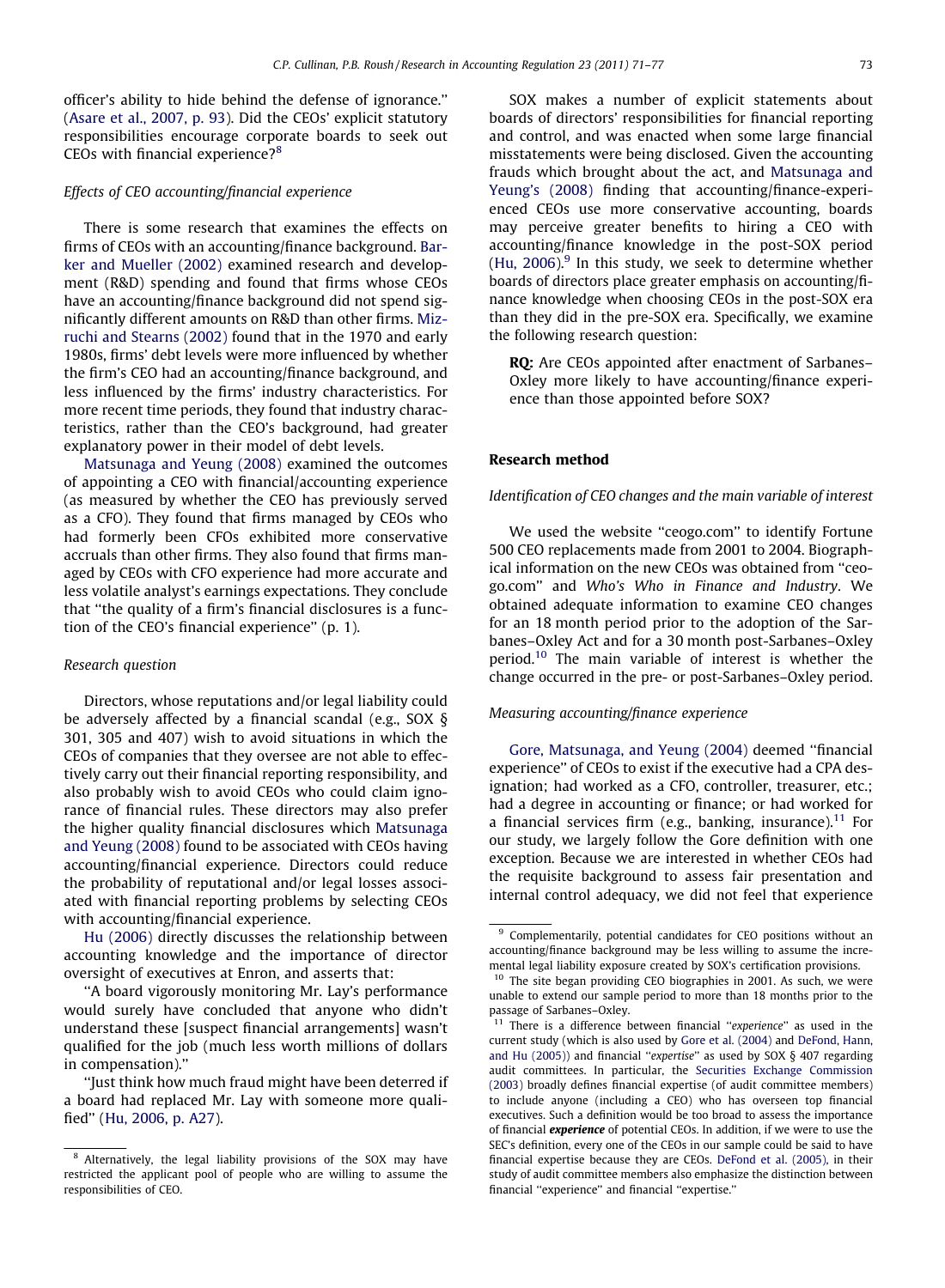working in a financial services firm in a non-financial position (e.g., in a marketing capacity) would qualify as accounting/finance experience.<sup>12</sup> Thus, in our study, the CEO is considered to have financial expertise if he/she had one or more of the following background characteristics $^{13}$ :

- a. Experience in an accounting or auditing position.
- b. Experience in a financial management position, such as CFO or treasurer.
- c. A degree (either undergraduate or graduate) in accounting or finance.
- d. CPA certification.

#### Control variables

We control for firm characteristics that may explain why firms would select CEOs with accounting/financial experience. The only study we identified that developed a model of characteristics associated with financial experienced CEOs was [Guthrie and Datta \(1997\)](#page-7-0), who examined the differing characteristics of firms hiring CEOs with ''output'' vs. ''throughput'' functional experience. ''Output'' experience was defined to include ''marketing, sales, merchandising, [and] product R &  $D''^{14}$  (p. 548), while "throughput" experience included ''production, process R & D, and finance/ accounting'' (p. 548). Notice that our measure of accounting/finance experience is narrower than [Guthrie and Datta's](#page-7-0) [\(1997\)](#page-7-0) definition of ''throughput'' experience.

Consistent with [Guthrie and Datta \(1997\)](#page-7-0), we included firm size as a control variable measured as total assets. Previous literature provides no clear guidance as to whether larger or smaller firms may prefer certain types of executives. Retail firms are more likely to seek a CEO with a marketing/sales background [\(Cullinan, 2008\)](#page-7-0) and therefore may be less likely to choose a CEO with accounting/finance experience; we included a variable measuring whether the firm was in a retail business. We included the firm's gross profit margin to measure whether the firm follows a differentiation strategy (suggested by a higher profit margin) or a cost-leadership strategy (evidenced by a lower profit margin). Firms following a cost leadership strategy may have a greater emphasis on cost control, and therefore might favor CEOs with accounting/financial experience.

The percentage of a firm's assets in property, plant and equipment (PPE) was included to control for the relative asset intensity of the firm. Firms with greater asset intensity may be more likely to choose a CEO with accounting/finance experience because these companies require an executive more experienced in managing resources, rather than managing people. We also included measures of financial stress the firm may be experiencing at the time of the CEO change, with the expectation that higher level of financial stress may lead boards to prefer CEOs with accounting/ financial experience. Our measures of financial stress are financial leverage (debt to invested capital) to measure whether the firm relies more heavily on debt than equity, and cash balances and cash flows (both scaled by firm size).

We included a variable measuring whether the firms pays a dividend. These firms may prefer CEOs with more accounting/finance experience to manage the financial resources necessary to ensure a continuing dividend stream. We also measure whether the firm has foreign operations, as these firms may emphasize international experience, rather than accounting experience in choosing CEOs. We also included industry dummy variables in our model.<sup>15</sup>

In a second model, we also included a variable measuring whether the former CEO had an accounting/finance background to reflect the longer-term characteristics of firms that may cause the firm to favor a CEO with an accounting/finance background. This variable controls for the possibility that these firms may simply have replaced former CEOs with accounting/finance experience with a new CEO that also has accounting/finance experience. While such changes may have occurred around the SOX adoption, we felt they would not likely be related to events occurring at the time of the passage of SOX.

#### Data collection and analysis

#### Data collection

The final sample of CEO changes drawn from the ''ceogo.com'' website consisted of 244 changes from 2001 to 2004. To analyze whether the accounting/financial experience of individuals chosen to be CEOs changed in the post-Sarbanes–Oxley period, we computed the percentage of newly-appointed CEOs with accounting/financial experience in the pre- and post-Sarbanes–Oxley periods. We next present a logistic regression model (Model 1) including the post-SOX variable and the control variables to examine the effect of SOX on the likelihood of appointing a CEO with an accounting/financial background. We also present another logistic regression model (Model 2), which incorporate all of the control variables, plus whether the former CEO had accounting/financial experience.

# Results and limitations

#### Results

The percentage of firms hiring CEOs with accounting/ financial experience in the pre- and post-SOX periods is presented in Panel A of [Table 1.](#page-5-0) In the pre-SOX period 15.48% of newly-appointed CEOs had accounting/financial experience. In the post-SOX period this percentage increased to 33.33%. This difference is statistically significant. These results suggest that events associated with

<sup>&</sup>lt;sup>12</sup> Inclusion of CEOs with a non-accounting/finance background who worked in financial service firms did not materially alter the results.

<sup>&</sup>lt;sup>13</sup> This coding scheme is also materially consistent with [DeFond et al.](#page-7-0) [\(2005\).](#page-7-0)

<sup>&</sup>lt;sup>14</sup> [Cullinan \(2008\)](#page-7-0) provided a more specific model of the types of firms that are likely to select a CEO with marketing experience.

<sup>&</sup>lt;sup>15</sup> In unreported analyses, we also included as control variables the firm's age at the time of CEO change, the firm's stock's beta, and the firm's 3 year sales growth. None of these variables were significant, and none of these variables had a material effect on the other control variables or on the prepost Sarbanes variable of interest. Because of missing data for some of these additional control variables, which would have resulted in a material decrease in sample size, we chose to present a more parsimonious model.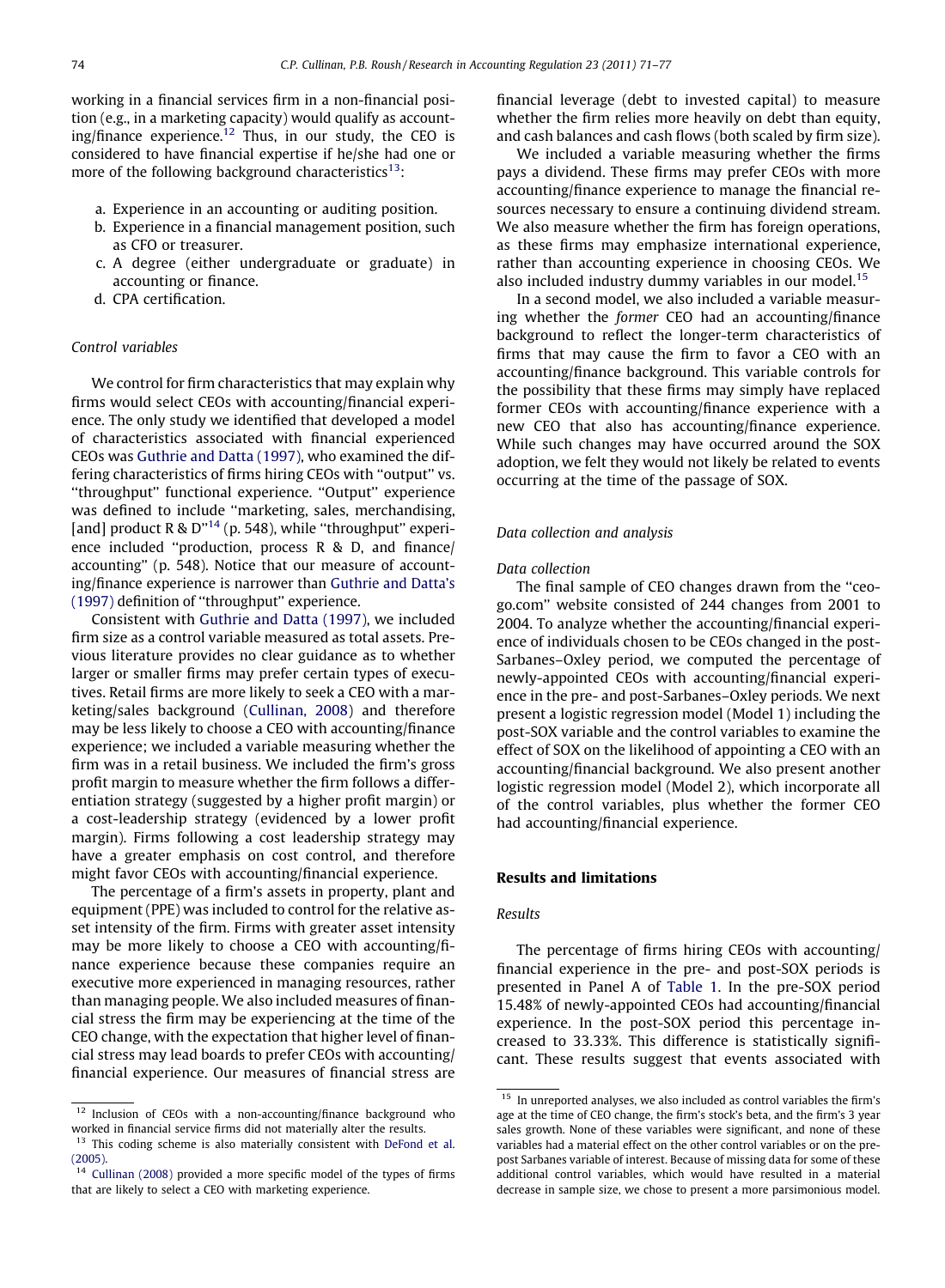<span id="page-5-0"></span>

| Table 1                                  |  |  |
|------------------------------------------|--|--|
| 1 است میشونه و استفاده به استفاده برای ا |  |  |

scriptive statistics and bivariate results.

| Panel A: Sarbanes–Oxley Act variable                   |                                                           |                                                                                   |                                                                                   |                                                  |  |  |  |  |
|--------------------------------------------------------|-----------------------------------------------------------|-----------------------------------------------------------------------------------|-----------------------------------------------------------------------------------|--------------------------------------------------|--|--|--|--|
|                                                        |                                                           | % of CEO appointments where CEO has an accounting or finance background           |                                                                                   |                                                  |  |  |  |  |
| Pre-Sarbanes-Oxley Act                                 | 15.48%                                                    |                                                                                   |                                                                                   | 84                                               |  |  |  |  |
| Post Sarbanes-Oxley Act                                | 33.33%                                                    |                                                                                   |                                                                                   | 180                                              |  |  |  |  |
| t Value                                                | $-3.36$                                                   |                                                                                   |                                                                                   |                                                  |  |  |  |  |
| p > t                                                  | 0.0009                                                    |                                                                                   |                                                                                   |                                                  |  |  |  |  |
| Panel B: Breakdown of CEO changes by six month periods |                                                           |                                                                                   |                                                                                   |                                                  |  |  |  |  |
| Period                                                 | % of newly appointed<br>CEO with accounting<br>background | % of CEO appointments<br>changing from non-accounting<br>to accounting background | % of CEO appointments<br>changing from accounting to<br>non-accounting background | % net changes to<br>accounting<br>background CEO |  |  |  |  |
| 2001: first half                                       | 11.4%                                                     | 8.6%                                                                              | 8.6%                                                                              | 0.0%                                             |  |  |  |  |
| $2001:$ second half                                    | 19.0%                                                     | 19.0%                                                                             | 9.5%                                                                              | 9.5%                                             |  |  |  |  |
| $2002$ : first half                                    | 10.0%                                                     | 5.0%                                                                              | 0.0%                                                                              | 5.0%                                             |  |  |  |  |
| 2002: second half                                      | 59.1%                                                     | 40.9%                                                                             | 9.1%                                                                              | 31.8%                                            |  |  |  |  |
| $2003$ : first half                                    | 24.4%                                                     | 14.6%                                                                             | 14.6%                                                                             | 0.0%                                             |  |  |  |  |
| 2003: second half                                      | 37.1%                                                     | 28.6%                                                                             | 11.4%                                                                             | 17.1%                                            |  |  |  |  |
| 2004: first half                                       | 35.7%                                                     | 26.2%                                                                             | 7.1%                                                                              | 19.0%                                            |  |  |  |  |
| 2004: second half                                      | 25.0%                                                     | 22.9%                                                                             | 8.3%                                                                              | 14.6%                                            |  |  |  |  |

Period in italics (2002: second half) represents immediate post-SOX period.

the passage of the SOX changed board's preferences for hiring CEOs with accounting/financial backgrounds.

To further examine the pattern of CEO changes surrounding the passage of SOX, and to provide some sensitivity analysis, we broke our sample into eight six month periods, 3 before SOX and 5 after. These results are presented in Table 1, Panel B. The second column displays the percentage of CEO changes where the new CEO had accounting/finance experience. This information is also presented in graphical form in Fig. 1. As can be seen, this percentage increases materially in the immediate post-SOX period.

The final column of Table 1, Panel B incorporates the functional experience of the previous CEO. This column represents the net percentage of CEO changes that moved from a non-accounting CEO to a CEO with accounting experience. These results suggest that there was a significant spike in appointing CEOs with accounting/finance experience, and the likelihood of choosing a CEO with an

accounting/finance background settled down after 2002, but at a level higher than in the pre-SOX period.

Our logistic regression models are presented in [Table 2](#page-6-0). Overall, both models are significant at conventional levels ( $p \le 0.004$ ). Consistent with the results shown in Table 1, the ''Post-SOX'' variable is significant and in the expected direction. The positive sign and significance of the ''Post-SOX'' variable indicates that firms were more likely to select a CEO with accounting/finance experience in the post-Sarbanes period than they were in the pre-Sarbanes period. This further supports the idea that the results seen in the post-SOX period are not related to the nature of the companies making the change, but are more likely to be related to changing CEO experience preferences in the post-SOX period.

With regard to control variables, gross profit margin was significant at 0.001, indicating that firms with lower gross margins were more likely to choose a CEO with an accounting/finance background. Long term debt to capital



Fig. 1. Percentage of newly-appointed CEO with accounting/finance background by six-month periods surrounding passage of Sarbanes-Oxley Act. Note: Sarbanes–Oxley Act passed in July, 2002.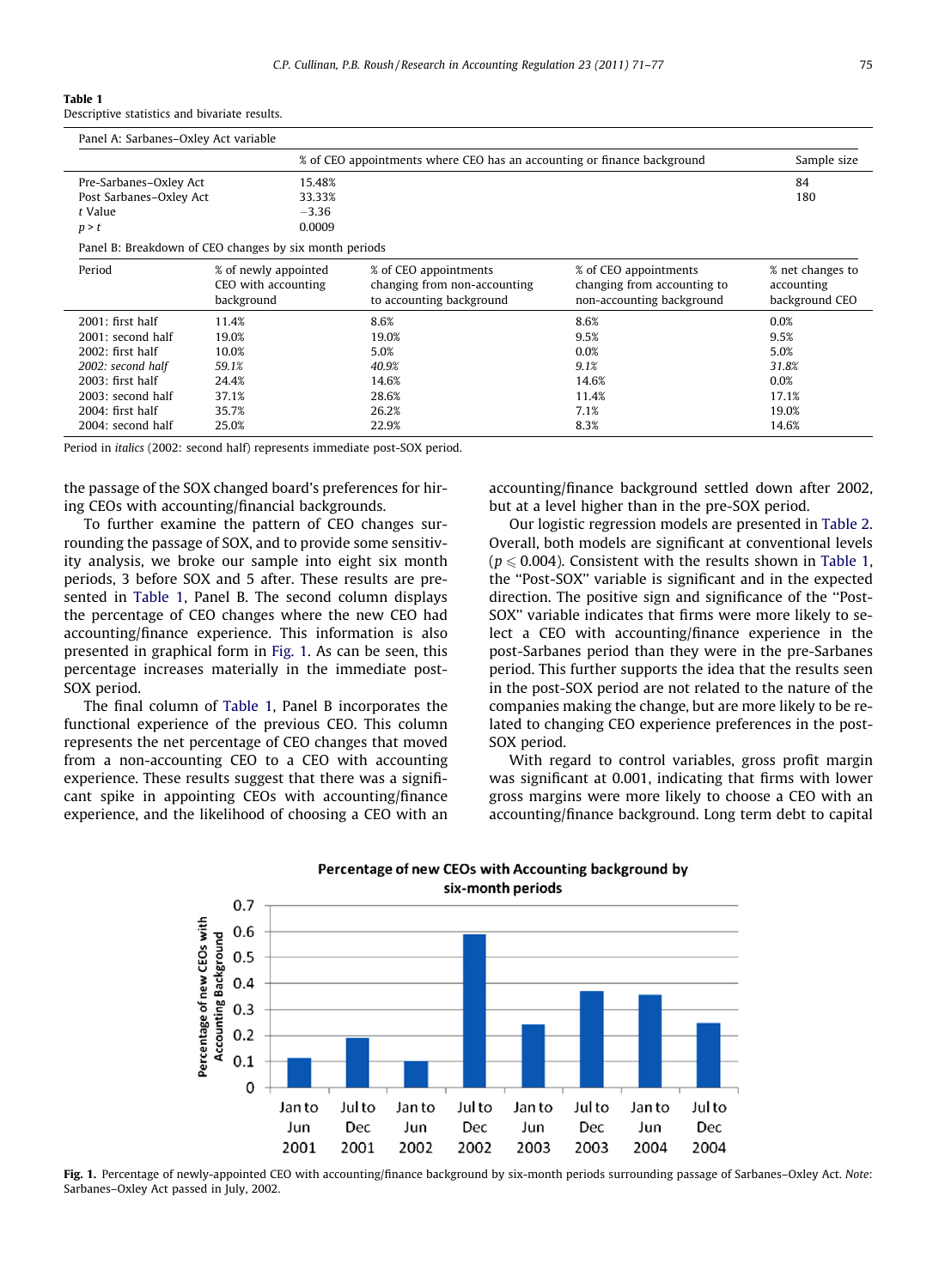#### <span id="page-6-0"></span>Table 2

Logistic regression results. Dependent variable: likelihood of hiring a CEO with an accounting/finance background (CEO financial experience).

|                                            | Model 1  |              | Model 2  |              |
|--------------------------------------------|----------|--------------|----------|--------------|
|                                            | Estimate | $p > \chi^2$ | Estimate | $p > \chi^2$ |
| Intercept                                  | $-2.799$ | 0.0451       | $-2.727$ | 0.0607       |
| Main variable                              |          |              |          |              |
| CEO appointed after Sarbanes-Oxley Act     | 1.173    | 0.0024       | 1.064    | 0.0071       |
| Control variables                          |          |              |          |              |
| Log of total assets                        | 0.129    | 0.3153       | 0.130    | 0.3355       |
| Retail store                               | $-0.058$ | 0.9520       | $-0.106$ | 0.9145       |
| Gross profit margin                        | $-0.044$ | 0.0001       | $-0.053$ | 0.0001       |
| Property, plant and equipment/total assets | 1.018    | 0.0722       | 1.203    | 0.0545       |
| Long term debt to capital                  | 0.008    | 0.0392       | 0.009    | 0.0331       |
| Cash/total assets                          | 0.444    | 0.7482       | 1.055    | 0.5041       |
| Cash flow/total assets                     | $-4.409$ | 0.0123       | $-5.792$ | 0.0062       |
| Foreign operations?                        | $-0.687$ | 0.0572       | $-0.805$ | 0.0422       |
| Dividend payments?                         | 0.342    | 0.3498       | 0.557    | 0.1601       |
| Former CEO accounting background?          |          |              | 0.355    | 0.4181       |
| Wald $\chi^2$                              | 37.94    |              | 37.28    |              |
| $P > \gamma^2$                             | 0.003    |              | 0.004    |              |
| Sample size                                | 261      |              | 244      |              |

Note: Industry dummy variables included in all models.

and cash flow (as a percentage of total assets) were also both significant. These results together suggest that firms facing greater financial stress are more likely to prefer CEOs with accounting/financial experience. Finally, it appears that firms with foreign operation are less likely to choose CEOs with accounting/financial experiences.<sup>16,17</sup>

### Limitations

This study is subject to a number of limitations. Among these is our use of CEO changes among large publicly traded firms. The results presented in this paper may not be generalizable to smaller firms. Also, our results suggesting that firms are more likely to hire a CEO with an accounting/finance background may have resulted from differential disclosure of CEO background in the pre- and post-SOX periods. The biographical information provided on the chief executives is not necessarily a comprehensive list of the CEO's previous experiences. In the post-Sarbanes–Oxley period, firms may have been more likely to include in a CEO's biography information about a newlyappointed CEO's accounting/finance background. Our results thus could also be explained by a change in what companies choose to disclose about their CEO's background, rather than a change in the CEO's background itself. Finally, while our results are consistent with the idea of boards preferring CEOs with accounting/financial experience more in the post-SOX period, our results could also reflect a smaller applicant pool for CEO positions, as potential CEO candidates without accounting/financial experience may be less willing to assume a CEO's financial reporting responsibilities in the post-SOX period.

#### Summary and conclusions

We examined whether CEOs appointed in the post-Sarbanes–Oxley period were more likely to have experience in accounting and/or finance than before the Sarbanes–Oxley Act was enacted. We find that firms were significantly more likely to choose a CEO with accounting/finance experience in the post-SOX era. Our results suggest that the events of mid 2002, including the enactment of the Sarbanes–Oxley Act and the financial misstatements occurring during this time, may have changed corporate boards' decision making in their hiring of top executives. Whether such a behavioral change will prove cost beneficial to organizations and/or their shareholders has not yet been established. Such a determination would depend on whether the benefits of the CEO's accounting/finance knowledge, such as more conservative financial reporting [\(Matsunaga & Yeung, 2008\)](#page-7-0), would exceed the potential cost associated with CEO's more limited knowledge in other areas.

Our findings are also consistent with by [Hu's \(2006\)](#page-7-0) idea that ''A board vigorously monitoring ... performance'' might conclude that an executive without adequate accounting/financial knowledge ''wasn't qualified for the job'' of CEO. To avoid the adverse effects of future CEOs potentially claiming ignorance of basic accounting or finance matters, boards of directors appeared to place greater value on in-depth financial knowledge of top executives in the post-SOX period.

## Acknowledgement

The authors gratefully acknowledge helpful comments received from the participants at the AAA national meeting.

<sup>&</sup>lt;sup>16</sup> In unreported analyses, we also assessed whether the relationships between any of the control variables and the likelihood of appointing a CEO with an accounting/finance background changed from the pre to the post Sarbanes eras. Using both separate regression analyses for the two periods, and interaction terms in a single analyses, our results revealed no significant difference between the control variables pre and post Sarbanes, with the exception of long term debt to assets, which appear to be slightly more important post SOX than pre-Sox.

<sup>&</sup>lt;sup>17</sup> None of the industry dummy variables were significant at the 0.05 level.